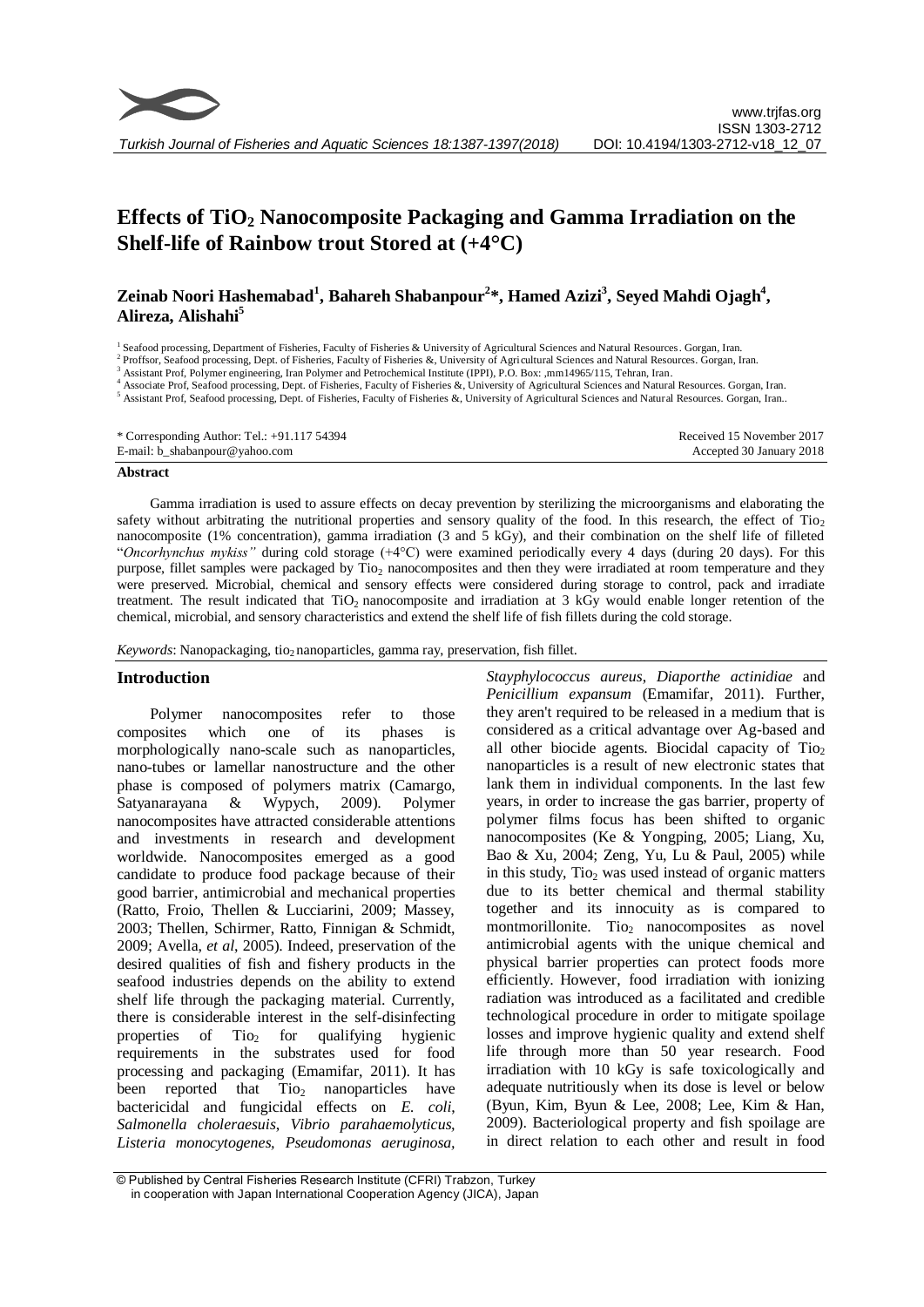poison outbreak (Nilla, Khan, Khan, Ahsan & Mustafa, 2012). The treatment of fish and fishery products by ionizing radiations has a potential to contribute to preserve fish. Irradiation has been shown to reduce effectively the spoilage caused by microorganisms and to slowdown the deterioration process, without denaturing the treated product, and without changing its palatability, as usually occurs with heating (cooking, canning, frying), freezing, drying or smoking, etc. Shelf life of fish can be considerably prolonged without any detectable change in flavor, odor, tissue and form, i.e. sensory quality of fresh fish or fishery product. In addition, irradiation has also been advantageously combined with other food processing methods to the extent which made them less perishable. Another special feature of fish irradiation is that the fresh or processed product can be irradiated in the final packing because of the easy penetration of gamma rays through packaging materials. In this way, not only some bacteria of public health significance can be eliminated without altering the sensory qualities of the product, but also shelf life can be prolonged drastically by improving chemical and microbial qualities. In this study, we compared the effects resulting from gamma  $irradiation$  and  $Ti<sub>0<sub>2</sub></sub>$  nanocomposite packaging on shelf life of the rainbow trout. The combined effects have also been reviewed.

## **Materials and Methods**

## **Fish Samples and Preparation**

Fresh farmed rainbow trout (average weight 300-450g and length 30-32 cm) was purchased from local market (Karaj, Iran). Samples were transported to the laboratory within 30 minutes in iced condition with a fish/ice ratio of 1:3 (w/w).

Samples were scaled, gutted, and washed with water. Then, scaled and gutted fish were filleted, packaged with Tio<sub>2</sub> nanocomposite for test group and without Tio<sub>2</sub> nanocomposite for control group. Samples in iced condition were transported for irradiation.

## **Gamma Irradiation**

The fish samples irradiations was performed in 60 cobalt irradiator (gamma cell Model: PX30, dose rate 2.28 Gry/Sec) to 3 and 5 kGy at ambient temperature. Three samples were used for each irradiation dose. All samples were analyzed chemically, microbiologically and sensory every 4 days during 20 days.Trial groups were included: Control, packaged by  $Ti_{O_2}$  nanocomposites (P), irradiated by  $3$  and  $5$  kGy dose without tio<sub>2</sub> nanocomposites and irradiated by 3 and 5 kGy dose with tio<sub>2</sub> nanocomposites.

#### **Chemical Analysis**

Total volatile base-nitrogen (TVB-N), pH, peroxide value (PV), Thiobarbituric acid (TBARS) and oxidation of protein through carbonyl index were determined according to the methods suggested by (Pearson, 1997; Suvanich, Jahncke, & Marshal, 2000; Pearson, 1997; Natseba, Lwalinda, Kakura, Muyanja, & Muyonga, 2005; Levine, Williams, Stadtman, & Shacter, 1994) respectively.

## **Microbial Assay**

10 g sample was placed in 90 ml of 0.85% NaCl solution and homogenized with a stomacher after microbiological analyses. Different decimal dilutions were prepared from this dilution and appropriate media were used to plate them. The pour plate method was used to

determine psychrotrophic counts and total viable aerobic bacterial using plate count agar (PCA, Merk, Darmstadt, Germany) at 7◦C for 10 days and 37◦C for 2 days. Incubation of *Enterobacteriaceae* on doublelayered plates of Violet Red Bile Glucose agar (VRBG, Oxide) was done at  $30^{\circ}$ C for 48 h [before incubation 5 ml of Tryptone Soy Agar was added (Merck, Darmstadt, Germany) and incubated for 1 h at room temperature]; lactic acid bacteria was incubated on double-layered plates of MRS Agar (Oxide) at 30◦C for 48 h. The inoculated plates were re-incubated at 37◦C for 2 days in order to determine total viable counts, and the plates were re-incubated at 10 ◦C for 7 days to determine psychrotrophic counts. All counts were converted as log10 CFU/g in triplicate. (Arashisar, Hisar, Kaya, & Yanik, 2004; Sallam, 2007).

#### **Sensory Assessment**

Selection criteria were availability for the assessments, interest to participate in the study, the absence of aversions, allergies or intolerance against fish or bread, and normal perception abilities. Same lots of fish fillet of trial samples were used for analysis. 6-member trained panel (one woman and five men ranging 27 - 45 years age) was used to assess the samples based on a five point scale to determine: texture; discoloration; odor; and overall acceptability (5meaning extremely desirable and 1 extremely unacceptable) of the samples. As the sensory attributes diminished below 4, the sample would be rejected based on the shelf life criteria. (Fan *et al*, 2009; Nollet, & Toldra, 2010; Rehbein, & Oehlenschlager, 2009).

#### **Statistical Analysis**

The data obtained from the analyses were subjected to statistical analysis using the Standard Statistical Package (SPSS, version 19.00). Analysis of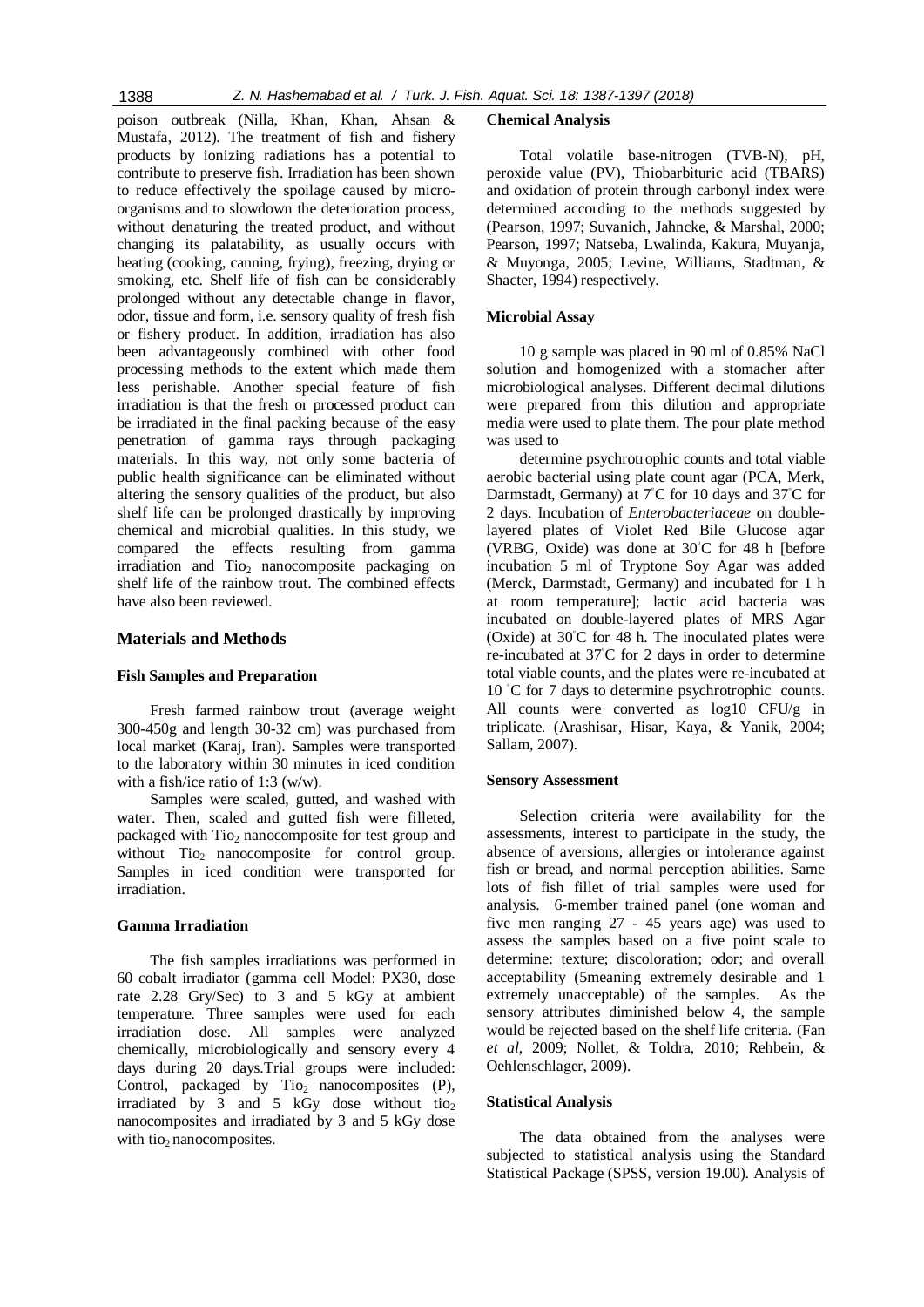variance (ANOVA) based Duncan's Multiple Range Test, Kruskal-Wallis and Mann–Whitney U tests was used for statistical analysis. The significance of differences was calculated at 5% level  $(P<0.05)$ .

#### **Results and Discussions**

## **Chemical Analysis**

## **pH Measurement**

Figure1 depicts pH changes in the fish fillet. Different treatments had presumably different effects on the pH value of samples during storage. The pH value that in control sample was more than other samples at the end of storage  $(P<0.05)$  indicating the quality loss (Can, 2011). The pH has not affected by irradiation considerably  $(P>0.05)$ . However, Tio<sub>2</sub> nanocomposites caused decrease in pH value during refrigerator storage (P<0.05). A similar trend in irradiation effect on fish, was observed for farmed sea bass, turbot on ice and rainbow trout in refrigerator storage (Papadopoulos, Chouliara, Badeka, Savvaidid & Kontominas, 2004; Moini *et al*, 2009). There was no report for  $Ti<sub>2</sub>$  nanocomposites effect in this basis. Basic amines generation such as alkaline volatile amines by spoilage bacteria is likely reason for increase in pH, although the increased psychrotrophic bacterial counts could be also contributed in this regard (Debevere & Bosku, 1996; Manju, Jose, Srinivasa Gopal, Ravishankar, & Lalitha, 2007; Masniyom, Soottawat, & Visessanguan, 2005; Reddy, Villanueva & Kautter, 1995) Furthermore, the increased values of pH are in conformity with the increased TVB-N mostly composed of alkaline volatile amines (Hyytia, Hielm, Mokkila, Kinnunen, & Korkeala, 1999). It was reported in Tio<sub>2</sub> nanocomposites treatment that psychrotrophic bacterial counts were reduced in conformity with the pH values. Reduced pH of fish samples may be ascribed to the solvability of  $CO<sub>2</sub>$  in the samples (Fan, Chi & Zhang, 2008; Hultmann & Rustad, 2004;

Manju *et al*., 2007) or it is likely due to the fact that Lactic Acid Bacteria increases organic acids level. LAB dies under irradiation particularly at higher doses and a smaller level of lactic acid was produced (P>0.05). Also several factors like storage conditions and buffering potential of meat can be associated to the different pH of treatments (Pacheco-Aguilar, Lugo-Sanchez & Robles-Burgueno, 2000).

#### **Value of TVB-N**

TVB-N level in all samples increased gradually over storage period (P<0.05) (Figure2). The difference between treatment was significant  $(P<0.05)$ . TVB-N values for 3kGy, 5kGy and 3kGy+ Tio<sub>2</sub> nanocomposite, were  $23.73$ ,  $20.43$  and  $19.73$  mg  $N/100g$  respectively. Tio<sub>2</sub> nanocomposite with gamma ray at 5 kGy showd the lowest level of TVB-N value during 20 days at 4◦C. Results of irradiated samples were supported by (Khan, Banu, Hossain, & Hossain, 1997; Moini *et al*, 2009; Ahmed *et al*, 2009). There was no research report about TVB-N value in packaged food by Tio<sub>2</sub> nanocomposite. Ammonia and primary, secondary and tertiary amines are main components of fish TVB-N (Beatty, 1938; Manju *et al*., 2007). TVB-N is a product of bacterial spoilage and endogenous enzymes and is related to protein breakdown, the content is considered as a quality index for seafood products (Erkan, Ozden, Alakavuk, Yildirim, & Lnugur, 2006; Masniyom *et al*., 2005; Mendes & Goncalvez, 2008). The highest acceptable level is proposed to be less than 25 mg N/100 g in flesh (Kilincceker, Dogan, & Kucukoner, 2009). At the end of storage,  $Ti<sub>2</sub>$  nanocomposite and control samples were in below acceptable level, 46.13 and 25.61 mg N/100g respectively. TVB-N values in irradiated samples, was below the limit of acceptable quality limit (AQL) in our study during entire storage period. Production of TVB-N in samples was delayed significantly, comparing to the control samples.  $Ti<sub>2</sub>$ nanocomposite with gamma ray at 3 and 5 kGy led to rate of TVB-N formation during storage to be

 $-$ **0**  $-P^*3kGv -$ **0**  $-P^*5kGv$  $\overline{A}$ - Control  $\frac{w}{2}$  3kGv  $A - 5kGv$ **p**  $\overline{7}$ 6.9  $6.8$ Δ 6.7 4 Δ  $\overline{4}$  6.6  $6.5$ 6.4 6.3  $6.2$  $\overline{0}$  $\overline{4}$ 8 12 16 20 Storage time (days)

**Figure 1.** Changes in pH values of fish samples during 20 days at +4°C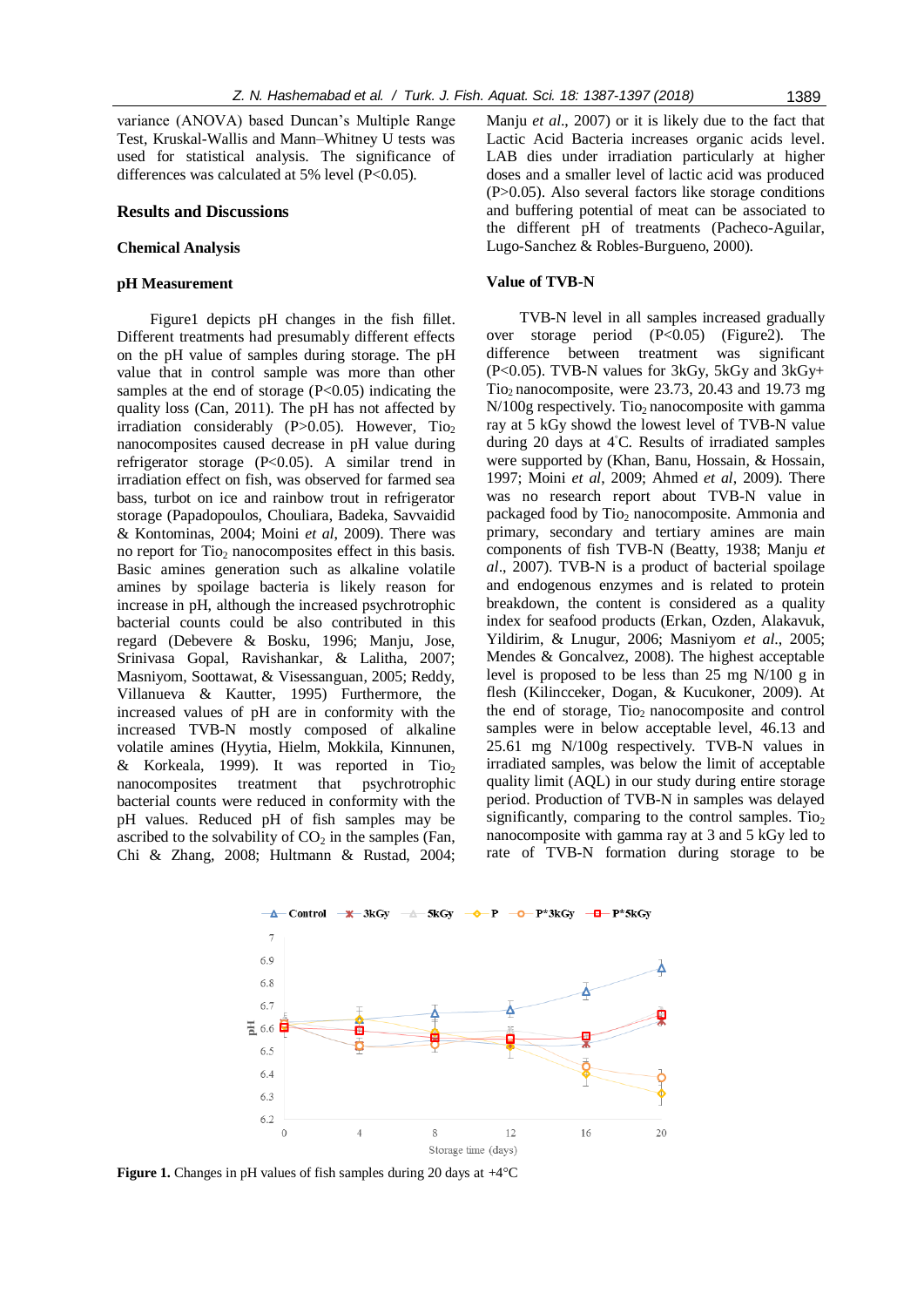diminished. This was done, reducing the initial levels of the common spoilage bacteria  $(P<0.05)$ . The results obtained from Figure2 showed that as the irradiation applied dose is increased, the rate of TVB-N formation is reduced. It can be concluded that  $Ti<sub>O</sub>$ nanocomposite and gamma irradiation when are combined can inhibit the decomposition of fish fillets effectively regarding TVB-N.

#### **Measuring Peroxide Value (PV)**

One of the main factors in sensory deterioration of fish after death is lipid oxidation due to high levels of unsaturated fatty acid (Guillen & Ruiz, 2004). Polyunsaturated and monounsaturated fatty acids are abundant in rainbow trout (26 and 50%, respectively) and this fish is very sensitive to lipid oxidation (Kotakowska, Domiszewski, Kozlowski, & Gajowniczek, 2006). Figure3 depicts extent of lipid oxidation in the samples during storage. Treated groups were significantly different in PV compared to control samples (P<0.05). Irradiated samples had higher PV compared to control, irradiated samples plus  $Ti<sub>2</sub>$  nanocomposite and  $Ti<sub>2</sub>$  nanocomposite alone. Our results in irradiation effect on PV

consistent with the results of Mohamed, EL-Mossalam, and Nosier (2009); Ahmed *et al* (2009); Snauwaert, Tobback, Maes, and Thyssen (1977); Al-Kahtani *et al* (1996). The best performance in primary lipid oxidation retardation was observed for samples treated with  $Ti<sub>2</sub>$  nanocomposite may be as a result of reducing the oxygen level in  $Ti<sub>o</sub>$  nanocomposites. Nasiri, Shariaty-Niasar, and Akbari (2012) concluded that almond packages reduce the oxygen permeability of Tio<sub>2</sub> nano-composites. Similar results for deceasing oxidation using hurdle technology in combination with irradiation have been reported by several authors (Fan, 2007, Trindade, Mancini, & Villavicencio ,2009).

Gamma irradiation results in oxidative stress and affects biomolecules. This is done through conformational changes, oxidation, covalent bonds break and free radicals formation (Cheftel, Cuq & Lorient, 1985). Molecular properties of the proteins and lipids could be modified by radicals like hydroxyl (HO') and superoxide anion  $(O^{2^*})$  generated by radiation. Upper limit for the foodstuffs is considered PV value of 10-20 meq  $O_2$  kg<sup>-1</sup> oil (Huss, 1995). In our study, the PV of the control reached the upper limit of 20 meq  $O_2$  kg<sup>-1</sup> oil on day 8 while it took 12



**Figure 2.** Changes in TVB-N values of fish samples during 20 days at +4°C.



**Figure 3.** Changes in PV of fish samples during 20 days at  $+4^{\circ}$ C.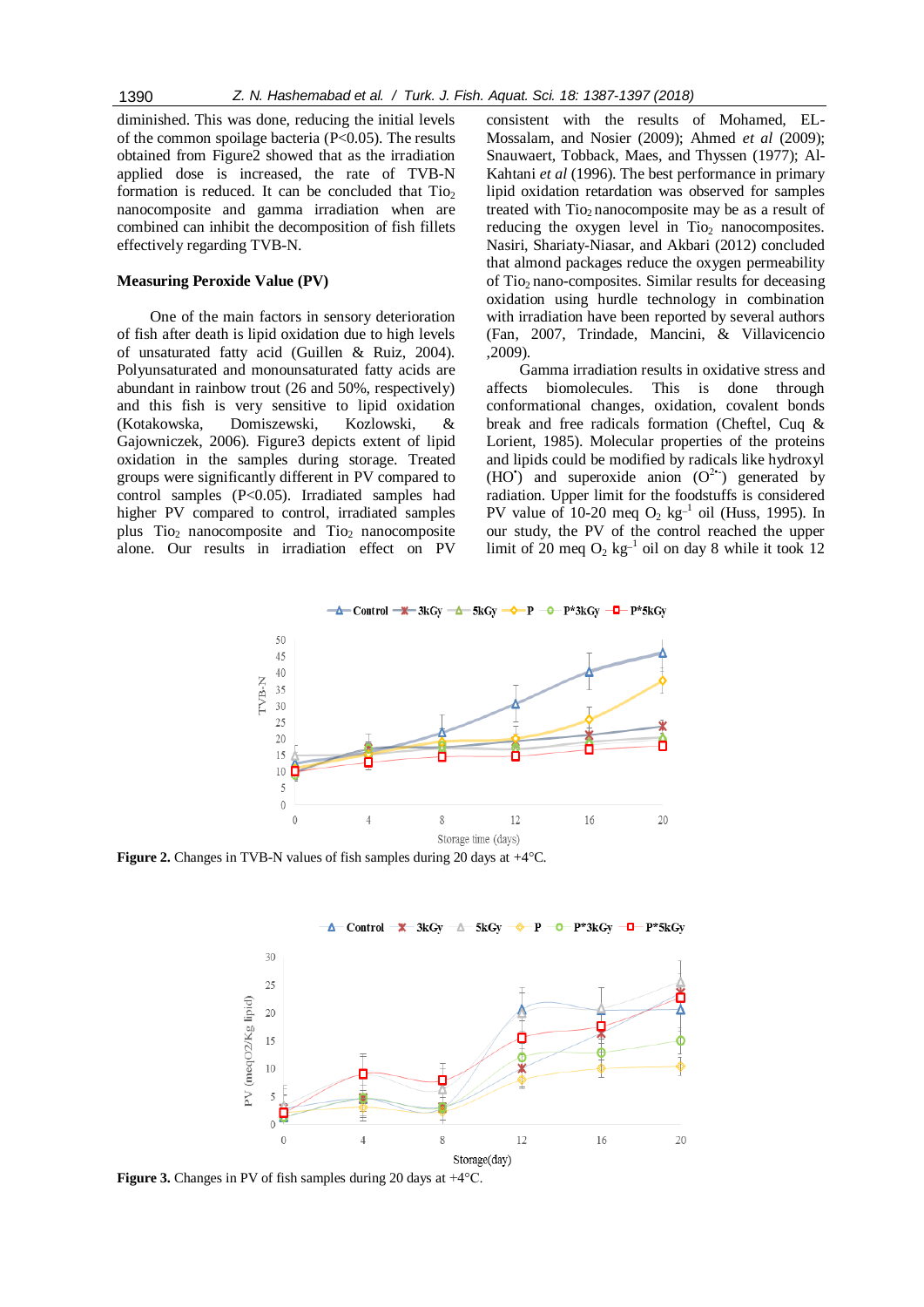days for the 5kGy irradiated sample and 16 days for the samples treated with  $Ti<sub>02</sub>$  nanocomposites and 5kGy to reach the same level. Therefore, packaging type has considerable effects during storage. It is seen the PV was increased only slightly in  $Ti<sub>2</sub>$ nanocomposites, likely as a result of the proper antioxidant response in Tio<sub>2</sub> nanoparticles. Further, nanocomposites have gas barrier properties attributed to modifications of the polymer chain flexibility and arrangement of the polymeric matrix itself, which ultimately reduces the penetration level in the nanocomposite and modifies the solubility parameters and the impermeable inorganic phase represents a physical barrier to diffusing molecules, which are forced to a more tortuous path through the polymer (Nasiri *et al*., 2012). The oxygen penetrates depending on oxygen concentrations in the packaging atmosphere temperature, pH, species and muscle type. However, the oxidative damage of irradiated fish must be investigated in further studies. Therefore, oxidation level can be increased in fish meat store in high-oxygen atmosphere but in samples treated by  $Ti<sub>2</sub>$  nano-composites, the oxidation is increased slightly. This is because of  $Ti<sub>2</sub>$  nanoparticles have antioxidant properties and the fact that nanocomposites have barrier quality.

## **TBARS changes**

Thiobarbituric acid reactive substances (TBARS) is a product of peroxides degradation into aldehyde and ketones in second stage and is mostly used as a lipid oxidation indicator (Lindsay, 1991). TBARS value is an index of Malondialdehyde (MDA) concentration which is considered as the product of lipid oxidation. Figure 4 depicts TBARS Changes in samples. Generally, TBARS was increased in all samples in line with storage time augmentation (P>0.05) although did not show a consistent trend during refrigerated storage for both the control and irradiated groups. Our results support Yang *et al* (2014) who reported TBARS values increase for samples irradiated by electron beam and vacuum pack fish fillet. Fan *et al* (2008) concluded that the TBARS value of silver carp increased during storage. Alkahtani *et al* (1996) and Mohamed, Mira and Abou-Zied (2008) reported similar results. The variations can be explained as a result of the different phases of decomposition of the peroxides and formation of carbonyls (Manjanaik, Kavya, Shetty, Somashekarappa, & Rajashekar, 2017). Significant differences  $(P<0.05)$  in the TBA values were found between the control, irradiated samples and  $Ti<sub>o</sub>$ nanocomposite samples during the storage period. Irradiated samples outperform  $Ti<sub>o</sub>$  nanocomposite sample producing higher TBARS positive correlations with the applied dose was resulted from TBARS levels. TBARS values were increased after irradiation was attributed to the lipid oxidation derived from free radicals. Polyunsaturated fatty acids are abundant in

fish muscle lipid that makes it prone to oxidative reaction (Stammen, Gerdes & Caporaso, 1990). Therefore,  $Ti<sub>2</sub>$  nanocomposite delayed the oxidation of fillets by chelation of pro-oxidant metal ions. This supports  $O_2$  exerting a great positive influence on lipid oxidation that extends shelf life.

# **Protein Oxidation of (Carbonyl Index)**

Irradiation leads to chemical reactions of proteins that depend on several parameters including the amino acid composition, protein structure, and physical status, other substances in the food, and irradiation treatment and other hurdle technology. Proteins can be modified by compounds product of lipid oxidation that induces cross linking and undesirable changes in food properties can be resulted  $(EFSA<sup>1</sup>, 2011)$ . We assessed the protein oxidation based on the formation of protein carbonyl groups. Results showed a lower level of protein oxidation in case of Tio<sub>2</sub> nanocomposite treatments. Protein oxidation in meat during chill storage in high-oxygen atmospheres (70-80%  $O_2$  and 20-30%  $CO_2$ ) compared to storage of meat without oxygen was investigated by Marianne (2016). Protein oxidation was found to increase significantly in high-oxygen atmospheres compared to storage without presence of oxygen.

More carbonyl content during storage was observed for samples treated by 5 kGy and 3 kGy irradiation. Carbonyl groups can be formed by the side chains of amino acids, which may result in an increased susceptibility to protein aggregation, leading to a loss of quality (Stammen *et al*, 1990). Such carbonyl compounds formation is the result of oxidation catalyzed by metal ion (Levine, 1984).

In our study, the value of carbonyl index samples dramatically increased during storage period. The rate of increase was more pronounced in the samples treated at the higher dose irradiations (P<0.05). Proteins could have exposed to oxidative reactions time because of high concentration proteins and their proximity to hydroperoxides. Free radicals are products of lipid irradiation leading to form the carbonyls in which changes in food nutritional and sensorial specifications can be attributed.

Tio<sub>2</sub> nanocomposite exerts no effect on the formation of protein carbonyl groups during storage because the protective effect is dependent on the antioxidant activity of  $Ti<sub>0</sub>$  nanoparticles. The results obtained on lipid and protein oxidation suggested formation of protein carbonyl faster rate than secondary lipid oxidation product group formation in various samples during storage.

## **Sensory Analysis**

Sensory variables of samples like; overall acceptability, texture, color and odor were shown in Table 1. All samples were initially fresh with sensory scores ranging 5- 4 suggesting excellent quality. The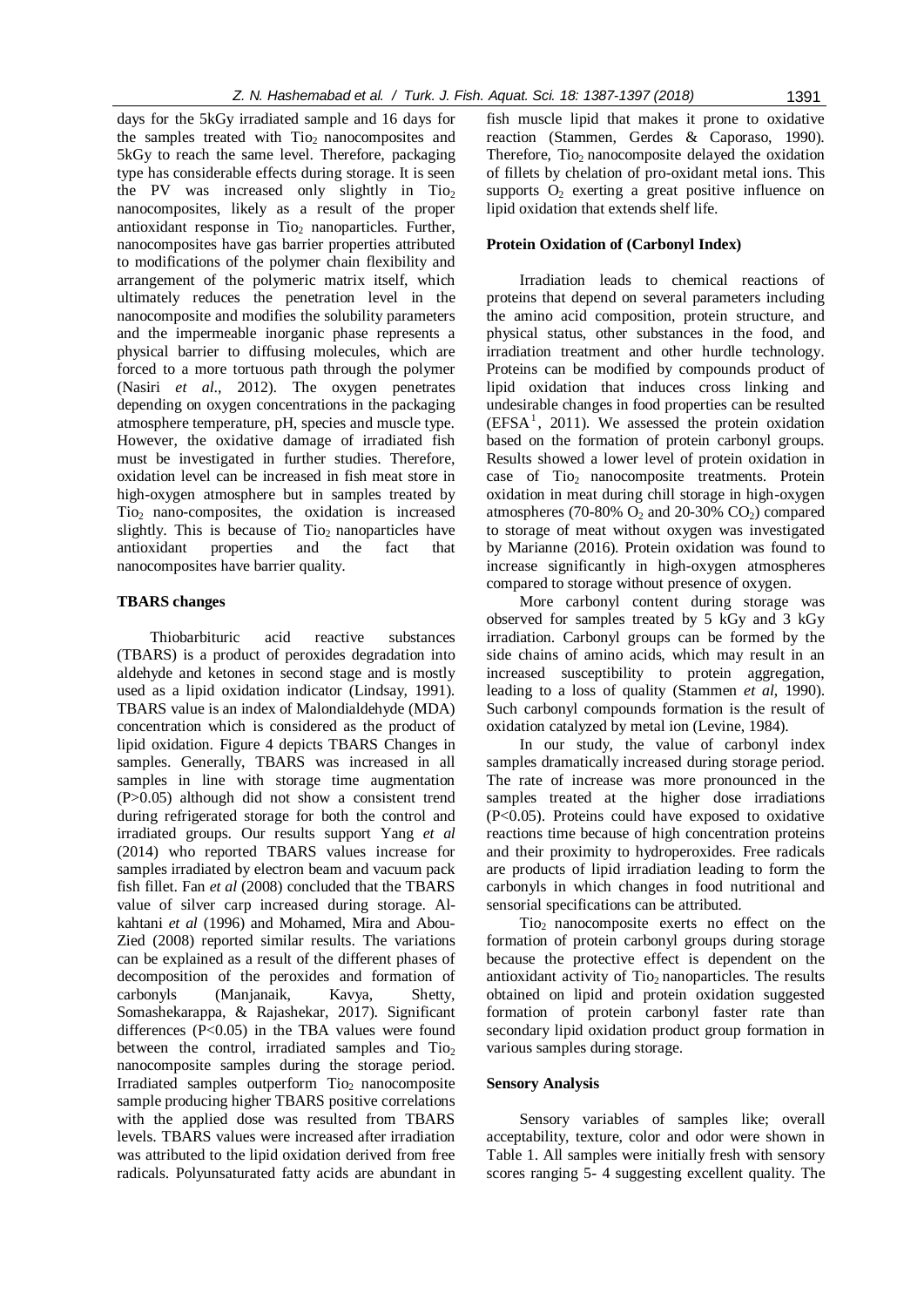

**Figure 4.** Changes in TBARS values of fish samples during 20 days at +4°C.



**Figure 5.** Changes in oxidation of protein-carbonyl content (nmol mg-1 protein) of refrigerated fish samples 20 days at  $+4^{\circ}$ C. nmol mg<sup>-I</sup> protein.

|  | Table 1. Changes in sensory attributes scores of fish samples stored at $+4^{\circ}$ C. |  |  |  |  |
|--|-----------------------------------------------------------------------------------------|--|--|--|--|
|  |                                                                                         |  |  |  |  |

|               | Days of       | $\Omega$                     | $\overline{4}$                | 8                             | 12                            | 16                           | 20                            |
|---------------|---------------|------------------------------|-------------------------------|-------------------------------|-------------------------------|------------------------------|-------------------------------|
|               | storage (day) |                              |                               |                               |                               |                              |                               |
|               | Control       | $5.00 \pm 0.00^a$            | $34.4 \pm 0.48$ <sup>c</sup>  | $3.34 \pm 0.48$ <sup>c</sup>  | $1.65 \pm 0.48$ <sup>c</sup>  | $1.00 \pm 0.00$ °            | 1.00~0.00 <sup>b</sup>        |
|               | P             | $00.5 \pm 0.00^a$            | $4.9 \pm 0.55$ <sup>ab</sup>  | $4.66 \pm 0.55$ <sup>a</sup>  | $4.40\pm0.55$ <sup>a</sup>    | 3.25 $\pm 0.55$ <sup>c</sup> | $2.33 \pm 0.55$ <sup>a</sup>  |
| Colour        | 3kGy          | $00.5 \pm 0.00^{\circ}$      | $82.4 \pm 0.38$ <sup>ab</sup> | $4.82 \pm 0.71$ <sup>a</sup>  | $4.82 \pm 0.71$ <sup>a</sup>  | $4.00 \pm 0.38$ <sup>a</sup> | $3.82 \pm 0.38^{\mathrm{b}}$  |
|               | 5kGy          | $00.5 \pm 0.00^{\mathrm{a}}$ | $4.80\pm0.55$ <sup>ab</sup>   | $4.40 \pm 0.55$ <sup>a</sup>  | $4.40 \pm 0.55$ <sup>a</sup>  | $3.60\pm0.55^{b}$            | $2.40\pm0.55^{b}$             |
|               | $P*3kGy$      | $00.5 \pm 0.00^{\circ}$      | $00.5 \pm 0.00^{\rm a}$       | $4.40\pm0.55$ <sup>a</sup>    | $4.40\pm0.55$ <sup>a</sup>    | $4.00\pm0.00^{\text{ a}}$    | $3.75 \pm 0.00^{\text{a}}$    |
|               | $P*5kGy$      | $00.5 \pm 0.00^a$            | $4.80\pm0.55$ <sup>ab</sup>   | $3.40\pm0.55$ <sup>b</sup>    | $3.40\pm0.55^{\mathrm{b}}$    | $34.2 \pm 0.48$ <sup>c</sup> | $1.18 \pm 0.38^{\mathrm{b}}$  |
|               | Control       | $00.5 \pm 0.00^{\text{ a}}$  | $4.75 \pm 0.48$ <sup>a</sup>  | $3.20 \pm 0.84$ <sup>c</sup>  | $2.80 \pm 0.84$ <sup>c</sup>  | $2.40\pm0.55$ <sup>c</sup>   | $1.31 \pm 0.47^c$             |
|               | $\mathbf{P}$  | $00.5 \pm 0.00^{\text{a}}$   | $4.40\pm0.55^{b}$             | $4.75 \pm 0.45$ <sup>a</sup>  | $4.66 \pm 0.45$ <sup>a</sup>  | $3.40\pm0.45^{\rm b}$        | $3.31 \pm 0.96$ <sup>a</sup>  |
| Odour         | 3kGy          | $4.86 \pm 0.00^{\rm b}$      | $82.4 \pm 0.38$ <sup>a</sup>  | $4.48 \pm 0.50$ <sup>a</sup>  | $4.48 \pm 0.50$ <sup>a</sup>  | $3.31 \pm 0.96^{\mathrm{b}}$ | $2.28 \pm 0.76$ <sup>bc</sup> |
|               | 5kGy          | $4.86 \pm 0.00^{\mathrm{b}}$ | $4.75 \pm 0.35^{\mathrm{b}}$  | $4.66 \pm 0.48^b$             | $3.82 \pm 0.38^b$             | $3.17 \pm 0.48$ <sup>b</sup> | $2.40\pm0.50^{bc}$            |
|               | $P*3kGy$      | $5.00\pm0.00$ $^{\rm a}$     | $4.91 \pm 0.00^{\text{a}}$    | $4.82 \pm 0.48$ <sup>a</sup>  | $4.66 \pm 0.48$ <sup>a</sup>  | $4.48 \pm 0.50$ <sup>a</sup> | $3.40 \pm 0.45$ <sup>a</sup>  |
|               | $P*5kGy$      | $00.5 \pm 0.00^{\text{a}}$   | $4.80\pm0.45^{ab}$            | 4.00 $\pm$ 0.45 $^{\circ}$    | $3.80\pm0.45^{b}$             | $3.60\pm0.55^{b}$            | $2.00\pm0.00^{bc}$            |
|               | Control       | $00.5 \pm 0.00$ <sup>a</sup> | $00.5 \pm 0.00$ <sup>a</sup>  | $3.20 \pm 0.55$ °             | $3.20 \pm 0.55$ <sup>c</sup>  | $1.60 \pm 0.55$ <sup>c</sup> | $1.17 \pm 0.38$ <sup>c</sup>  |
|               | P             | $00.5 \pm 0.00^{\text{a}}$   | $4.00\pm0.00^{b}$             | $4.80\pm0.45$ <sup>ab</sup>   | $3.80\pm0.45^{b}$             | $3.60\pm0.45$ <sup>b</sup>   | $3.34 \pm 0.51$ <sup>b</sup>  |
|               | 3kGy          | $00.5 \pm 0.00^{\text{a}}$   | $4.80 \pm 0.45$ <sup>ab</sup> | $3.40 \pm 0.45^{\rm b}$       | $3.40\pm0.45^{\rm b}$         | $3.40 \pm 0.55^{\rm b}$      | $3.34 \pm 0.48$ <sup>b</sup>  |
| Texture       | 5kGy          | $00.5 \pm 0.00$ <sup>a</sup> | $4.80 \pm 0.45$ <sup>ab</sup> | $3.60 \pm 0.45$ <sup>b</sup>  | $3.60 \pm 0.45$ <sup>b</sup>  | $3.40\pm0.45^{\rm b}$        | $2.40\pm0.55$ °               |
|               | $P*3kGy$      | $00.5 \pm 0.00^{\text{ a}}$  | $00.5 \pm 0.00^{\text{ a}}$   | $4.48 \pm 0.50$ <sup>a</sup>  | $4.48 \pm 0.50$ <sup>a</sup>  | $4.48 \pm 0.50$ <sup>a</sup> | $4.00 \pm 0.00$ <sup>a</sup>  |
|               | $P*5kGy$      | $00.5 \pm 0.00$ <sup>a</sup> | $4.80\pm0.45$ <sup>ab</sup>   | $3.80\pm0.45$ <sup>b</sup>    | $3.80\pm0.45^{\mathrm{b}}$    | $3.60\pm0.55^{b}$            | $2.00 \pm 0.00$ <sup>c</sup>  |
|               | Control       | $00.5 \pm 0.00$ <sup>a</sup> | $4.80 \pm 0.45$ <sup>ab</sup> | $3.00\pm0.00^{b}$             | $3.00\pm0.00^{\mathrm{b}}$    | $2.40\pm0.55$ <sup>c</sup>   | $1.16 \pm 0.48^{\circ}$       |
| Overall       | $\mathbf{P}$  | $00.5 \pm 0.00^{\text{a}}$   | $4.40\pm0.45$ <sup>ab</sup>   | $4.60 \pm 0.55$ <sup>ab</sup> | $4.33 \pm 0.55^{ab}$          | $4.00 \pm 0.55^{\rm b}$      | $3.31 \pm 0.69^b$             |
|               | 3kGy          | $00.5 \pm 00.0$ <sup>a</sup> | $00.5 \pm 0.00^{\text{ a}}$   | $4.40\pm0.45^{ab}$            | $3.4 \pm 0.45^{ab}$           | $3.4 \pm 0.00$ <sup>ab</sup> | $2.34 \pm 0.48$ <sup>b</sup>  |
| acceptability | 5kGy          | $00.5 \pm 0.00^{\rm a}$      | $4.40\pm0.45$ <sup>ab</sup>   | $4.00 \pm 0.71$ <sup>a</sup>  | $4.00 \pm 0.71$ <sup>a</sup>  | $00.3 \pm 00.0^b$            | $2.31 \pm 0.47^{\mathrm{b}}$  |
|               | $P*3kGy$      | $00.5 \pm 0.00^{\text{ a}}$  | $5.00 \pm 0.00^{\text{ a}}$   | $4.66 \pm 0.51$ <sup>ab</sup> | $4.48 \pm 0.51$ <sup>ab</sup> | $4.00 \pm 0.51$ <sup>a</sup> | $3.5 \pm 0.50^a$              |
|               | $P*5kGv$      | $00.5 \pm 0.00^{\text{ a}}$  | $4.40\pm0.45$ <sup>ab</sup>   | $4.00 \pm 0.71$ <sup>a</sup>  | $4.00 \pm 0.71$ <sup>a</sup>  | $00.3 \pm 0.00^{\mathrm{b}}$ | $1.66 \pm 0.51$ <sup>c</sup>  |

a,b,c…Means with different small letters in the same row represent significant difference at P<0.05.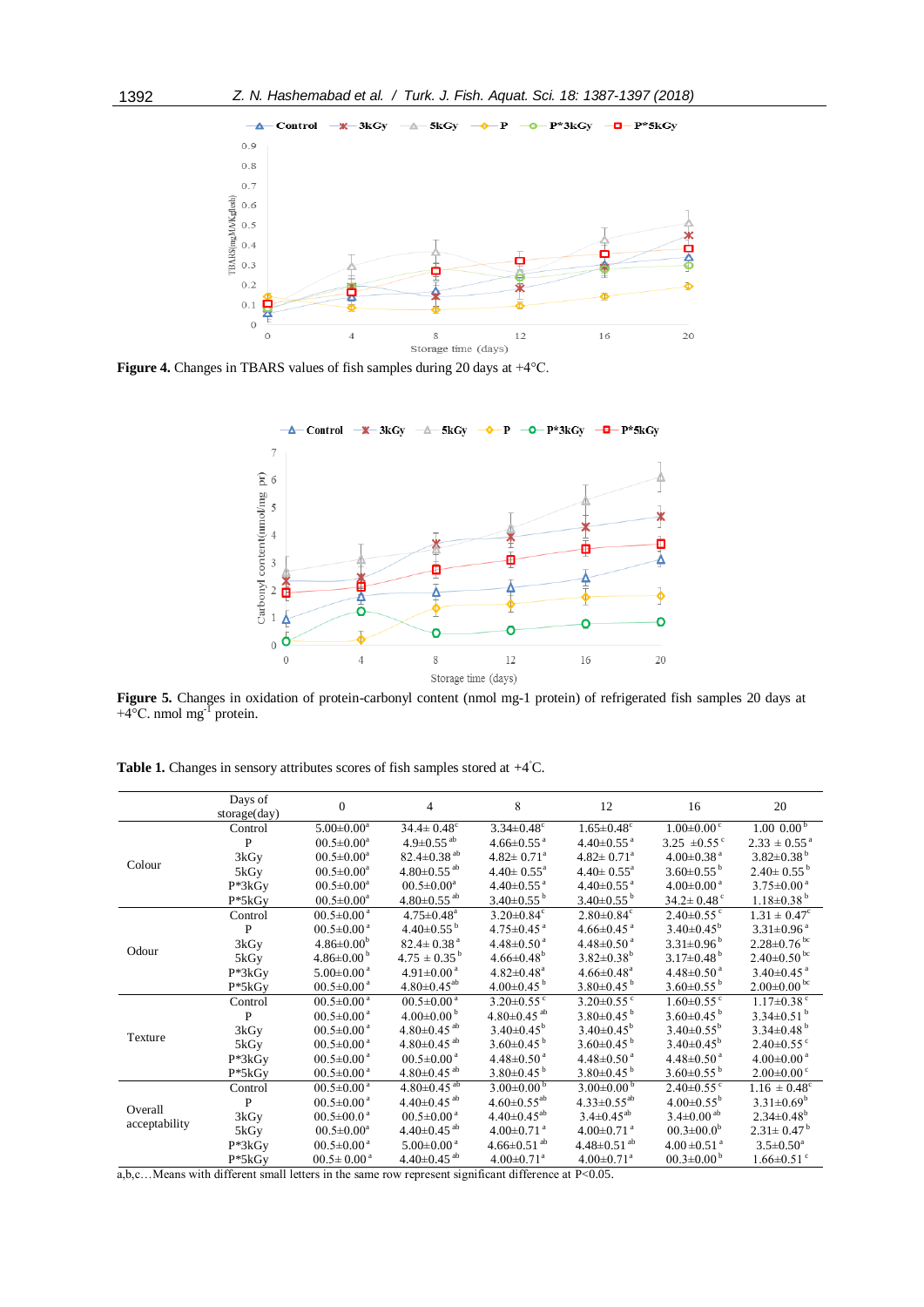sensory score was gradually reduced over time. The control sample was assigned the lowest score. It was for  $8<sup>th</sup>$ ,  $12<sup>th</sup>$ ,  $16<sup>th</sup>$ , and  $20<sup>th</sup>$  day of storage that the control reached limit of sensory acceptability. Differences in overall acceptability of any samples were noticeable after irradiation (P<0.05). The best sensory quality was retained in the samples treated by 3 kGy and Tio<sub>2</sub> nanocomposite (P<0.05). Our results in irradiated samples confirm those reported by Sayed, Alam, Khan, Nilla and Mustafa (2013). Also, Ahmed *et al* (2009) estimated that sensory score went down gradually by irradiation in Chinese pomfret (*Pampus chinensis*) samples. It can be stated that with the increase of storage period, the organoleptic score were rapidly decreasing in the control fish than those of irradiated fish. The lowest scores regarding all assessed characteristics were assigned to sample irradiated at 5 kGy. This is likely because of higher lipid and protein oxidation. Sulphur-volatiles like dimethyl sulphide, dimethyl disulphide, and dimethyl trisulphide resulted in off-odor effect in the samples. Meat odor and color both affected negatively with increasing dose of irradiation. This is supported by results obtained from analyses performed on the microbial and chemical quality.

# **Microbial Assay**

The results of total microbial count showed that microbial load of Tio<sub>2</sub> nanocomposite, irradiated samples (at 3 and 5 kGy) and combination of two technology, were significantly  $(P<0.05)$  lower than controls throughout the storage period (Figure 6). Irradiation and Tio<sub>2</sub> nanocomposite treatment was reported more effective than each treatment alone at decreasing microbial load.

The initial TVC ranged 3.54 - 8.75 at the end of storage in control group. TVC count at the end of storage for irradiated at  $3 \text{ kGy}$ , Tio<sub>2</sub> nanocomposite+3kGy, at  $5$  kGy and Tio<sub>2</sub> nanocomposite became 4.12, 2.27, 1.91 and 6.41 logs CFU/g respectively. Similar result reported by Oraei, Motalebi, Hoseini and Javan (2010); Mohamed *et al* (2009) and Moini *et al* (2009). They concluded that irradiation can reduce survival of TVC in fish fillet. TVC bacteria were not detectable at day 0 of refrigrator storage in Tio<sub>2</sub> nanocomposite irradiated by 5 kGy. Microbial load of irradiated Tio<sub>2</sub> nanocomposite at 5 kGy until the end of the storage was below detection level. Gamma irradiation mainly reduces TVC (Loaharanu, 1995). A 90% reduction of most vegetative cells can be accomplished with 1–1.5 kGy (Brewer, 2009). Morever, in this study  $TiO<sub>2</sub>$ nanocomposite caused a significant  $(P<0.05)$ reduction effect on microbial count. Irradiation and packaging treatment retained good quality in case of freshwater fish based on the recommended limits in literature.

The major group of aerobic microorganisms spoiling fresh fish in storage is Gram-negative

psychrotrophic bacteria (PTC) at chilled temperatures (Gram & Huss 1996; Sallam 2007). PTC count increased significantly in control and  $Ti<sub>2</sub>$ nanocomposite samples from 0 day and after 10 days for irradiation treatment at  $3$  kGy and Tio<sub>2</sub> nanocomposite+ 3kGy. Results revealed lower PTC in the samples treated by irradiation and Tio<sub>2</sub> nanocomposite. Furthermore the results indicated that irradiated at 5 kGy and 5 kGy+Tio<sub>2</sub> nanocomposite samples are highly efficient inhibiting PTC bacterial growth. The result of  $Ti<sub>0</sub>$  nanocomposite effect on PTC bacteria count of groups are consistent with the results of another researcher (Bodaghi *et al*, 2013) and irradiation effect (Moini *et al*, 2009; Oraei *et al*, 2010).

LAB is not detectable throughout the storage, creating spoilage microflora along with lower numbers of *Enterobacteriaceae* which are not considered as belonged to the aquatic environments. LAB counts of the control increased slightly by the end of storage (P<0.05). LAB bacteria of irradiation and Tio<sub>2</sub> nanocomposites with more antibacterial effect was lower than control sample of rainbow trout fillet (P<0.05). LAB bacteria in irradiated samples at 5 kGy and  $Ti_{2}$  nanocomposites +5 kGy were not detectable. Riebroy *et al* (2007) reported these results for irradiated Som-fug produced from bigeye snapper. In agreement our result, Liu and Yong (2003) demonstrated antibacterial effect of Tio<sub>2</sub> nanocomposite on *Lactobacillus helveticus*. The nanocomposite packaging conditions affected shelf life of samples. On the other hand, gram-positives like LAB and *Micrococcus* are more irradiation sensitive than gram-negative bacteria (Lebepe, Molins, Charven, Farrar, & Skowronski, 1990).

Figure6 depicts results for *Enterobacteriaceae*  with significant differences between all treatments. Highest microbial load was recorded in control sample and there were no bacteria in the sample treated by  $Ti<sub>2</sub>$  nanocomposite when treated with combined 5 and 3 kGy gamma irradiation. It indicates conservation potential of technologies. Tio<sub>2</sub> nanocomposite effect on bacteria has shown in some researches. (Hashemabad, Shabanpour, Aziz, Ojagh & Alishahi, 2017; Bodaghi *et al* 2013). Antibacterial mechanism of  $Ti<sub>02</sub>$  is correlated to hydroxyl radicals and reactive oxygen species generated on the illuminated Tio<sub>2</sub> surface. It plays an effective role in inactivating microorganism. The hurdle technology of preservation; Tio<sub>2</sub> nanocomposite and gamma irradiation, extends the shelf life of refrigerated rainbow trout.

Microorganisms like bacteria, yeasts, and molds are affected by irradiation. Irradiation generates lesions in the cell genetic material and causes it to be unable in carrying out the biological processes. The charged particles generated from irradiation can break deoxyribonucleic acid (DNA) of bacteria. Therefore, irradiation can be responsible for reducing initial microbial level and can retard microbial growth of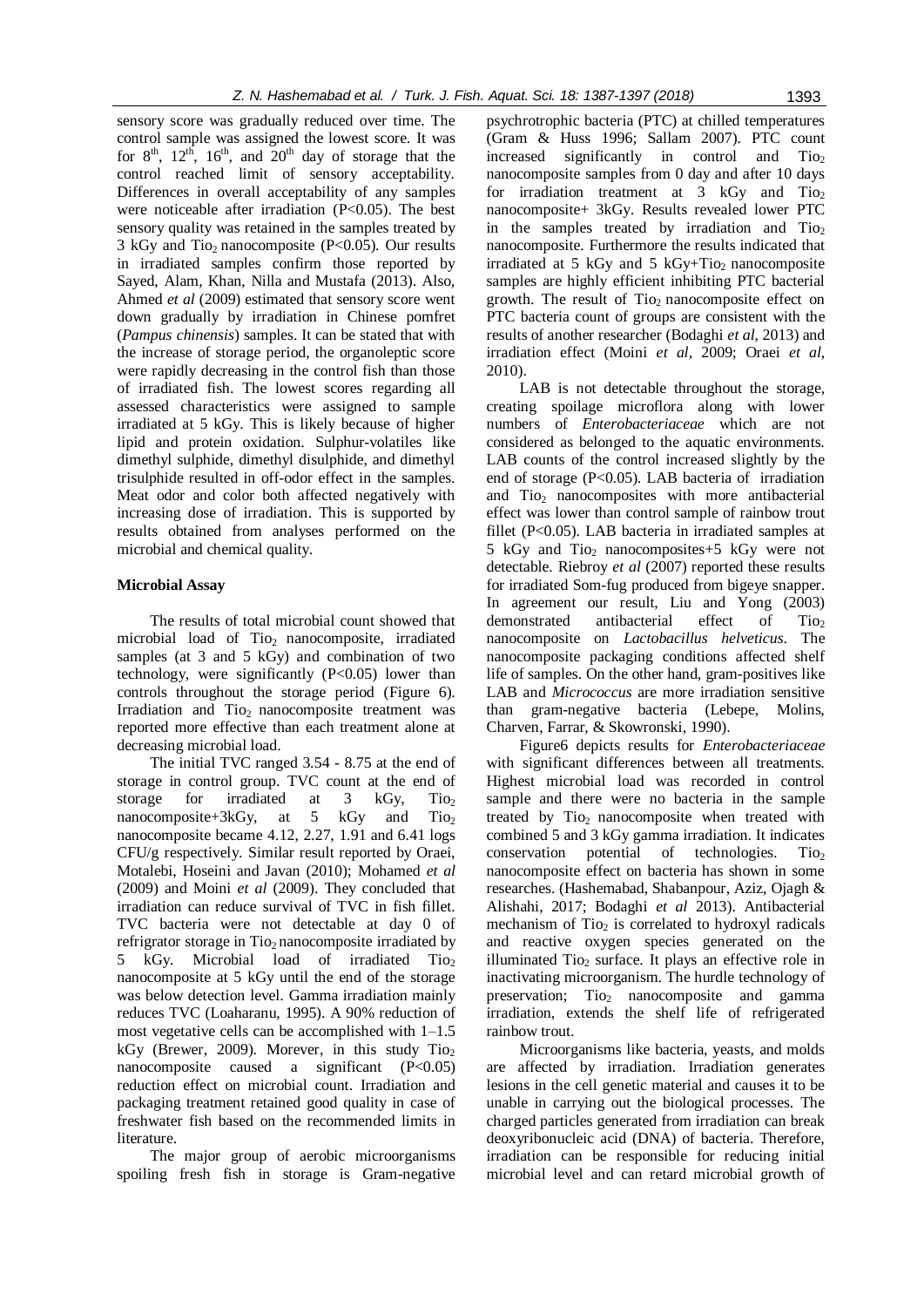

**Figure 6.** Changes in microbial load ((TVC) (PTC), (LAB), (ENT)) of fish samples during 20 days at +4◦C SE standard error significant differences (P<0.05).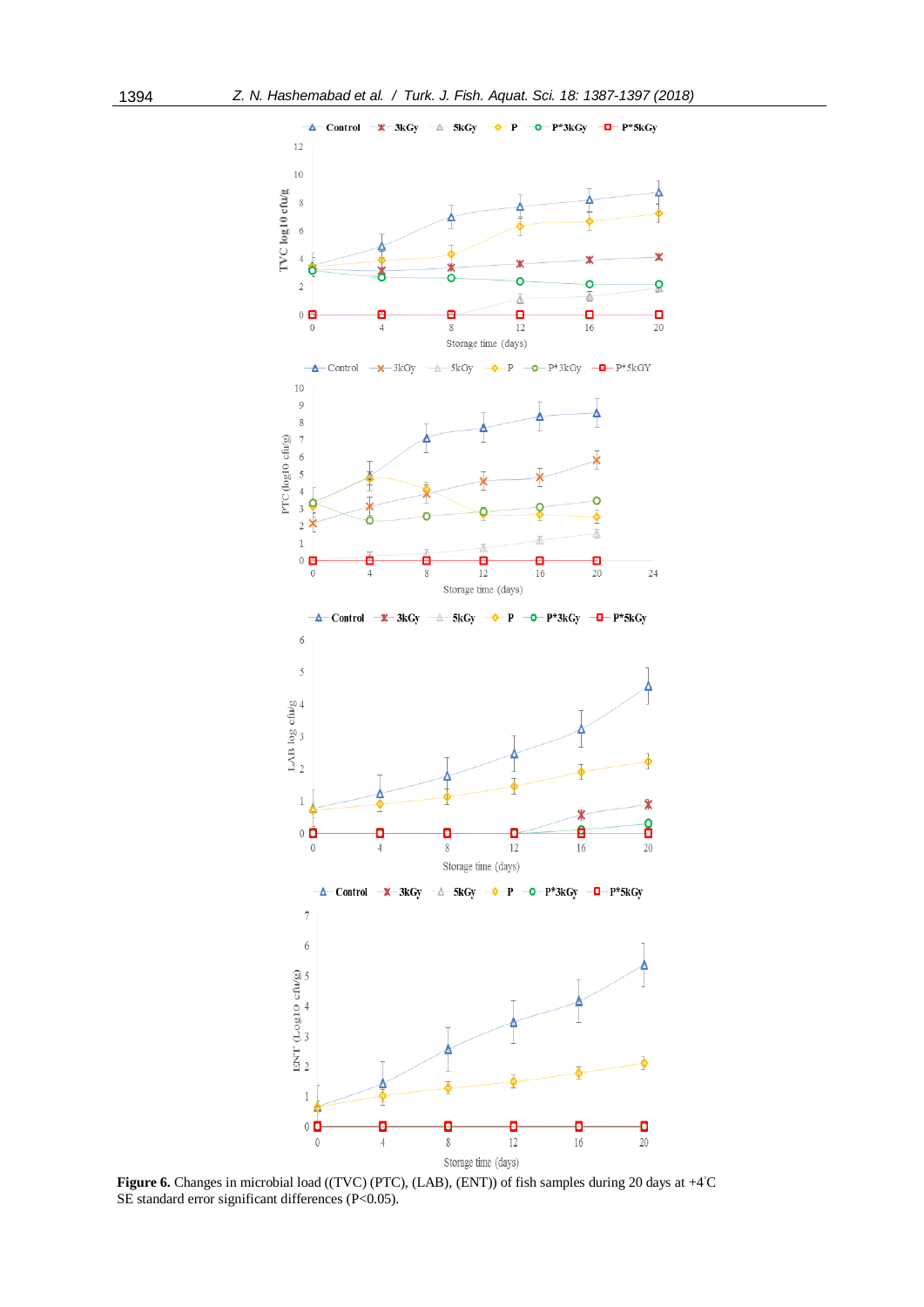fish fillet in storage.

Low-dose (0.5–3 kGy) irradiation can extend the shelf life of fishery products. This is done by killing bacteria while nutritional value or quality of products is maintained (Venugopal, Doke, & Thomas, 1999). Meanwhile,  $Ti<sub>2</sub>$  nanocomposite has more advantages because it reduces the extent of product oxidation. Furthermore, chilling storage is an effective means of preserving seafood products that can be protected effectively and stops bacteria growth and chemical reactions.

## **Conclusions**

Some researchers predict that irradiation may become important well in improving the hygienic status of lumpy, solid foods like meat or fish, as is heat pasteurization of liquid foods like milk. Moreover, future researches can deal application of nanocomposites to improve barrier properties. Our results revealed that  $Ti<sub>2</sub>$  nanocomposite is a high potential film to be used in the active food packaging industry, because it is capable to extend shelf life of highly perishable foods like fish products. This study revealed that a mixture of treatments (irradiation at 3  $kGy$  and  $Tio<sub>2</sub>$  nanocomposite) was effective in extending shelf life of refrigerated rainbow trout fillet by maintaining chemical, microbial and sensory characteristics throughout storage. This treatment could extend trout fillet shelf life during 20 days at 4 ◦C without any significant loss of texture and nutritive of fish. The current study showed the synergistic effect of two preservation methods,  $Ti<sub>2</sub>$ nanocomposite lead to reduce the oxidation effect of irradiation and support antimicrobial effect of irradiation in low dose, extending the shelf-life of rainbow trout fillet. Finally, it can be concluded that the combination of aforementioned methods is more effective than single method that can be applied for the long term preservation of fish meat and other food.

#### **Acknowledgment**

Thanks for the financial support to project coded:93051226 by Iran National Science Foundation science deputy of presidency (INSF).

#### **References**

- Ahmed, M.K., Hasan, M.J., Alam, N., Ahsan, M., Islam, M., & Akter, M.S. (2009). Effect of gamma radiation in combination with low temperature refrigeration on the chemical, microbiological and organoleptic changes in *Pampus chinensis* (Euphrasen, 1788). *World Journal of Zoology,* 4 (1), 9-13.<br>http://dx.doi.org/ 09-13. <http://dx.doi.org/> 10.5829/idosi.wjfms.2012.04.06.63202
- Al-Kahtani, H.A., Abu-Tarboush, H.M., Bajaber, A.S., Atia, M., Abou-Arab, A.A., & El- Mohaddidi, M. A. (1996). Chemical changes after irradiation and post

irradiation storage in *Tilapia* and *Spanish Mackerel*. *Journal of Food Science*, 61(4), 729–733. [http://dx.doi.org/1](http://dx.doi.org/)0.1111/j.1365- 2621.1996.tb12191.x.

- Arashisar, S., Hisar, O., Kaya, M., & Yanik, T. (2004). Effects of modified atmosphere and vacuum packaging on microbiological and chemical properties of rainbow trout (*Oncorynchus mykiss*) fillets. *International Journal of Food Microbiology*, 97, 209- 214. <http://dx.doi.org/> 10.1016/j.ijfoodmicro.2004.05.024.
- Avella, M., Devlieger, J.J., Errico, M.E., Fischer, S., Vacca, P., & Volpe, M.G. (2005). "Biodegradable starch/clay nanocomposite films for food packaging applications. *Food Chemistry*, 93**,** 467–474. <http://dx.doi.org/> [10.1016/j.foodchem.2004.10.024.](https://doi.org/10.1016/j.foodchem.2004.10.024)
- Beatty, S. (1938). Studies of fish spoilage: II. The origin of trimethylamine produced during the spoilage of cod muscle press juice. *Journaal of Fisheries Research Board Canada*, 4, 63-74. <http://dx.doi.org/> [10.1139/f38-008.](https://doi.org/10.1139/f38-008)
- Bodaghi, H., Mostofi, Y., Oromiehie, A., Zamani, Z., Ghanbarzadeh, B., Costa, C., & Del Nobile, M. A. (2013). Evaluation of the photocatalytic antimicrobial effects of a Tio<sub>2</sub> nanocomposite food packaging film by in vitro and in vivo tests. *LWT-Food Science and Technology*, 50(2), 702-706. <http://dx.doi.org/> 10.1016/j.lwt.2012.07.02.
- Brewer, M. S. (2009). Irradiation effects on meat flavor: A review. *Meat Science*, 81(1), 1-14.<http://dx.doi.org/> [10.1016/j.meatsci.2008.07.011.](https://doi.org/10.1016/j.meatsci.2008.07.011)
- Byun, E.H., Kim, J.H., Byun, M.W., & Lee, J.W. (2008). "Effects of gamma irradiation on the physical and structural properties of b-glucan." *Radiation Physics chemistry* 77(32), 81–786. <http://dx.doi.org/> 10.1016/j.radphyschem.2007.12.008.
- Can, O.P. (2011). Combine effect of potassium sorbate and dry salting on the shelf life sardine (*Sardina pilchardus*). *Journal of Food Technology*, 9, 43-49. <http://dx.doi.org/> 10.3923/jftech.2011.43.49.
- Camargo, P.H.C., Satyanarayana, K.G., & Wypych, F. (2009). Nanocomposites: synthesis, structure, properties and new application opportunities. [Materials Research,](http://www.scielo.br/scielo.php?script=sci_serial&pid=1516-1439&lng=en&nrm=iso) 12, 1-38. http://dx. http://dx.doi.org/10.1590/S1516- 14392009000100002.
- Cheftel, J.C., Cuq, J.L., & Lorient, D. (1985). Amino acids, peptides, proteins. In: Fennema, O.R. (Ed.). *Food Chemistry.* New York: Marcel Dekker, p 80.
- Debevere, J., & Boskou, G. (1996). Effect of modified atmosphere packaging on the TVB/TMA - producing microflora of cod fillets. *Journal of Food Microbiology*, 31, 221–229. Dhaka metropolis. *Bangladesh Journal*, 40, 77-88. PMID: 8880310.
- EFSA Panel on Food Contact Materials, Enzymes, Flavourings and Processing Aids (CEF). (2011). *European Food Safety Authority (EFSA), Journal*, 9, 1-57.
- Emamifar, A. (2011). "Applications of Antimicrobial PolymerNanocomposites in Food Packaging. *Advances in Nanocomposite Technology*, 300-318. [http://dx.doi.org/1](http://dx.doi.org/)0.5772/18343 ·Source: [InTech.](https://www.researchgate.net/deref/http%3A%2F%2Fwww.intechopen.com%2Farticles%2Fshow%2Ftitle%2Fapplications-of-antimicrobial-polymer-nanocomposites-in-food-packaging)
- Erkan, N., Ozden, O., Alakavuk, D.U., Yildirim, S.Y., & Lnugur, M. (2006). Control of irradiation-induced lipid oxidation and volatile sulfur compounds using antioxidants in raw meat and ready-to-eat meat products. Antioxidant Measurement and Applications,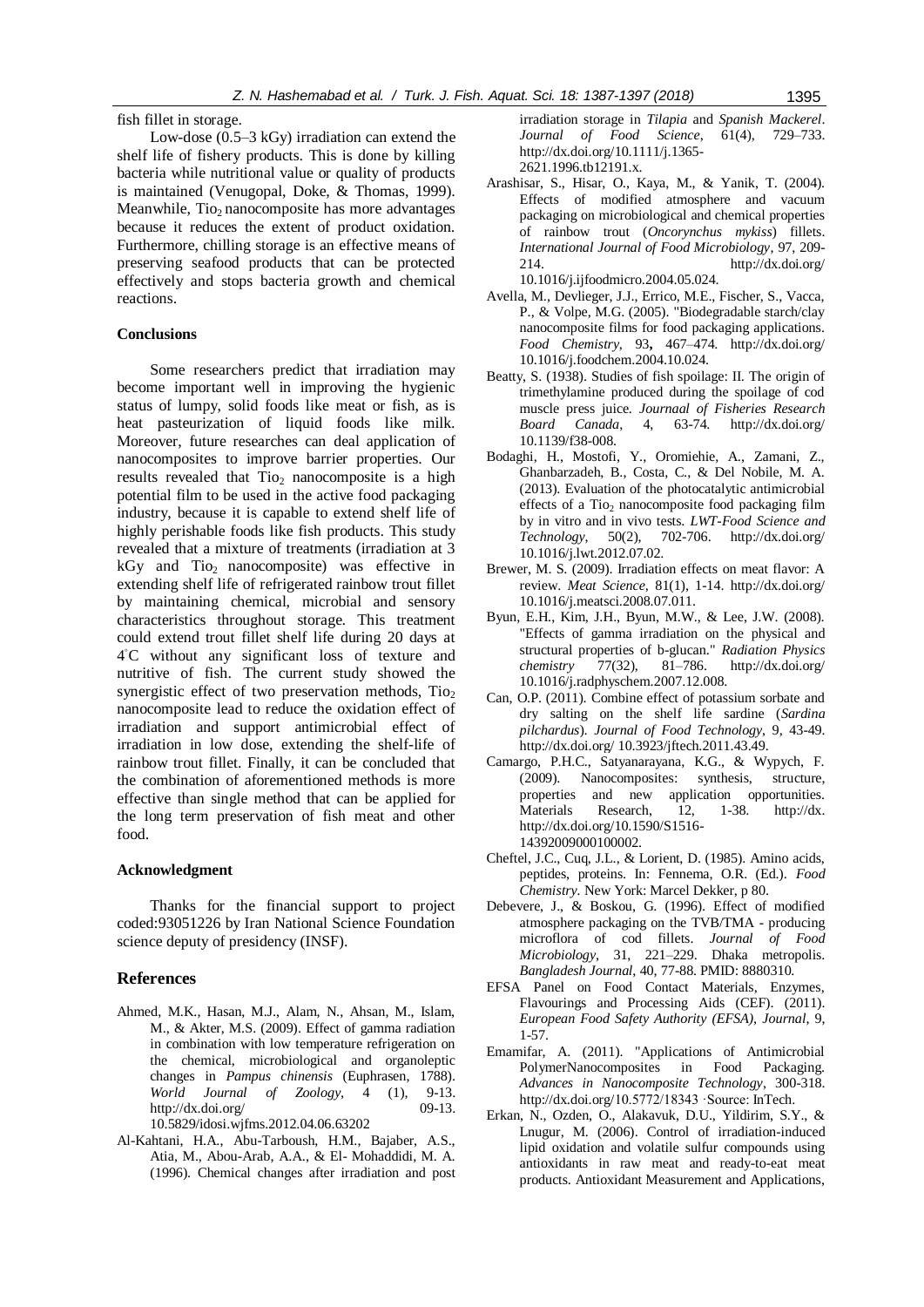(pp. 401- 418). American Chemical Societ, University of Newfoundland. 456pp. [http://dx.doi.org/1](http://dx.doi.org/)0.1021/bk-2007-0956.ch026.

- Fan, X. (2007). Control of irradiation-induced lipid oxidation and volatile sulfur compounds using antioxidants in raw meat and ready-to-eat meat products. Antioxidant Measurement and Applications, Chapter 26, (pp.401- 418). American Chemical Societ, University of Newfoundland. 456pp, [http://dx.doi.org/1](http://dx.doi.org/)0.1021/bk-2007-0956.ch026.
- Fan, W., Chi, Y, & Zhang, S. (2008). The use of a tea polyphenol dip to extend the shelf life of silver carp (*Hypophthalmicthys molitrix*) during storage in ice, *Food Chemistry*, 108,148–153. <http://dx.doi.org/> [10.1016/j.foodchem.2007.10.057.](https://doi.org/10.1016/j.foodchem.2007.10.057)
- Fan, W., Sun, J., Chen, Y., Qiu, J., Zhang, Y., & Chi, Y. (2009). Effects of chitosan coating on quality and shelf life of silver carp during frozen storage. *Food Chemistry*, 115(1), 66-70. <http://dx.doi.org/> [10.1016/j.foodchem.2008.11.060.](https://doi.org/10.1016/j.foodchem.2008.11.060)
- Gram, L., & Huss, H.H. (1996). Microbiological spoilage of fish and fish products.*International journal of food microbiology*, *33*(1), 121-137. [http://dx.doi.org/1](http://dx.doi.org/)0.1016/0168-1605(96)01134-8.
- Guillen, M.D., & Ruiz, A. (2004). Formation of hydroperoxy- and hydroxyalkenals during thermal oxidative degradation of sesame oil monitored by proton NMR. *Journal of Food Lipid Science and Technology*, 106, 680–687. [http://dx.doi.org/1](http://dx.doi.org/)0.1002/ejlt.200401026.
- Hashemabad, Z. N., Shabanpour, B., Azizi, H., Ojagh, S.M., & Alishahi, A. (2017). Effect of TiO<sub>2</sub> Nanoparticles on the Antibacterial and Physical Properties of Low-Density Polyethylene (LDPE) Film. Polymer-Plastics Technology and Engineering. *Journal of [Polymer-](http://www.tandfonline.com/toc/lpte20/current)[Plastics Technology and Engineering,](http://www.tandfonline.com/toc/lpte20/current)* 56, 1516-1527. <http://dx.doi.org/> [10.1080/03602559.2016.1278022.](https://doi.org/10.1080/03602559.2016.1278022)
- Hultmann, L., & Rustad, T. (2004). Iced storage of Atlantic salmon (Salmo salar) – Effects on endogenous enzymes and their impact on muscle proteins and texture. *Food Chemistry*, 87(1), 31–41. [http://dx.doi.org/1](http://dx.doi.org/)0.1016/j.foodchem.2003.10.013.
- Huss, H.H. (1995). Quality and quality changes in fresh fish. FAO. Fisheries Technical Paper. Food and agriculture of the united nations, (pp. 195-202.). [Fisheries and Aquaculture Department,](http://www.fao.org/fishery/) Rome, Italy.348pp.
- Hyytia, E., Hielm, S., Mokkila, M., Kinnunen, A., & Korkeala, H. (1999). Predicted and observed growth and toxigenesis by Clostridium botulinum type E in vacuumpackaged fishery products challenge tests. *International Journal of Food Microbiology*, 47, 161– 169. [http://dx.doi.org/1](http://dx.doi.org/)0.1080/10408390701856058.
- Ibrahim Sallam, K. (2007). Antimicrobial and antioxidant effects of sodium acetate, sodium lactate, and sodium citrate in refrigerated sliced salmon. *Food Control*, 18, 566–575. <http://dx.doi.org/> [10.1016/j.foodcont.2006.02.002.](https://doi.org/10.1016/j.foodcont.2006.02.002)
- Ke, Z., Yongping, B. (2005). "Improve the gas barrier property of PET film with montmorillonite by in situinterlayer polymerization." *Mater Letter*, 59, No. 27, (1574-1592), 3348–3351. <http://dx.doi.org/> [10.1016/j.matlet.2005.05.070.](https://doi.org/10.1016/j.matlet.2005.05.070)
- Khan, M.N., Banu, N., Hossain, M.M &. Hossain, M.A. (1997). Effects of gamma irradiation in low temperatures on the shelf life extension of *Pangasius pangasius* (Hamilton-Buchanan, 1822) and *Pangasius*

*sutchi* (Fowler). *Bangladesh Journal Life Science*, 9: 17-24.

- Kilincceker, O., Dogan, I.S., & Kucukoner, E. (2009). Effect of edible coatings on the quality of frozen fish fillets. *LWT-Food Science and Technology*, 42, 868- 873[. http://dx.doi.org/](http://dx.doi.org/) 10.1016/j.lwt.2008.11.003.
- Kotakowska, A., Domiszewski, Z., Kozlowski, D., & Gajowniczek, M. (2006). Effects of rainbow trout freshness on n-3 polyunsaturated fatty acids in fish offal. *Europan Journal of Lipid Science.* Technology, 108, 723-729. [http://dx.doi.org/1](http://dx.doi.org/)0.1002/ejlt.200600054.
- Lebepe, S., Molins, R.A., Charven, S.P., Farrar, I.V., & Skowronski, R.P. (1990). Changes in microflora and other characteristics of vacuum packaged pork loins irradiated at 3 kGy. *Journal of Food Science*, 55, 918– 924. [http://dx.doi.org/1](http://dx.doi.org/)0.1111/j.1365- 2621.1990.tb01565.x.
- Lee, J.W., Kim, J.H., & Han, S.B. (2009). "Effect of gamma irradiation on microbial analysis, antioxidant activity, sugar content and color of ready to use tamarind juice during storage." LWT *Food Science and Technology* 42, 101–105. <http://dx.doi.org/> 10.1016/j.lwt.2008.06.004.
- Levine, R.L. (1984). Mixed-Function Oxidation of Histidine Residues. *Methods in Enzymology*, 107, 370-376. <http://dx.doi.org/> 10.1016/0076-6879(84)07025-7.
- Levine, R.L., Williams, J.A., Stadtman, E.P., & Shacter, E. (1994) Carbonyl assays for determination of oxidatively modifi ed proteins. *Methods in Enzymology*, v.233, p.346-357. PMID: 8015469.
- G., Xu, J., Bao, S., Xu, W. (2004). "Polyethylene/maleic anhydride grafted polyethylene/organicmontmorillonite nanocomposites, Preparation, microstructure, and mechanical properties." *Journal of Apply Polymer Science*, 91, 3874–3980. [http://dx.doi.org/1](http://dx.doi.org/)0.1002/app.13612.
- Lindsay, R.C. (1991). Chemical basis of the quality of seafood flavors and aromas. *Marine Technology Society Journal*, 25, 16–22. [http://dx.doi.org/1](http://dx.doi.org/)0.1002/fsn3.9.
- Liu, H.L., & Yang, T.C.K. (2003). Photocatalytic inactivation of Escherichia coli and Lactobacillus helveticus by ZnO and Tio<sub>2</sub> activated with ultraviolet light. *Process Biochemistry*, 39, 475-481. <http://dx.doi.org/> [10.1016/S0032-9592\(03\)00084-0.](https://doi.org/10.1016/S0032-9592(03)00084-0)
- Loaharanu, P. (1995). Food irradiation: current status and future prospects. In G. W. Gould (Ed.), New methods of food preservation (pp. 90–111). Glasgow, UK: Blackie Academic and Professional.
- Manjanaik, B., Kavya, N., Shetty, V., Somashekarappa, H. & Rajashekar, P. (2017). Influence of gamma irradiation and low temperature storage on the quality and shelf life of squid (*Doryteuthis sibogae*). *Food Research*, 2 (1), 39 – 45. <http://dx.doi.org/> 10.26656/fr.2017.2(1).170.
- Manju, S., Jose, L., Srinivasa Gopal, T.K., Ravishankar, C.N., & Lalitha, K.V. (2007). Effects of sodium acetate dip treatment and vacuum-packaging on chemical, microbiological, textural and sensory changes of Pearlspot (Etroplus suratensis) during chill storage. *Food Chemistry*, 102, 27–35. <http://dx.doi.org/> 10.1016/j.foodchem.2006.04.037.
- Marianne, L.N. (2016). Protein Oxidation in Meat during Chill Storage (PhD thesis). University of Copenhagen, Faculty of Life Sciences, Denmark.